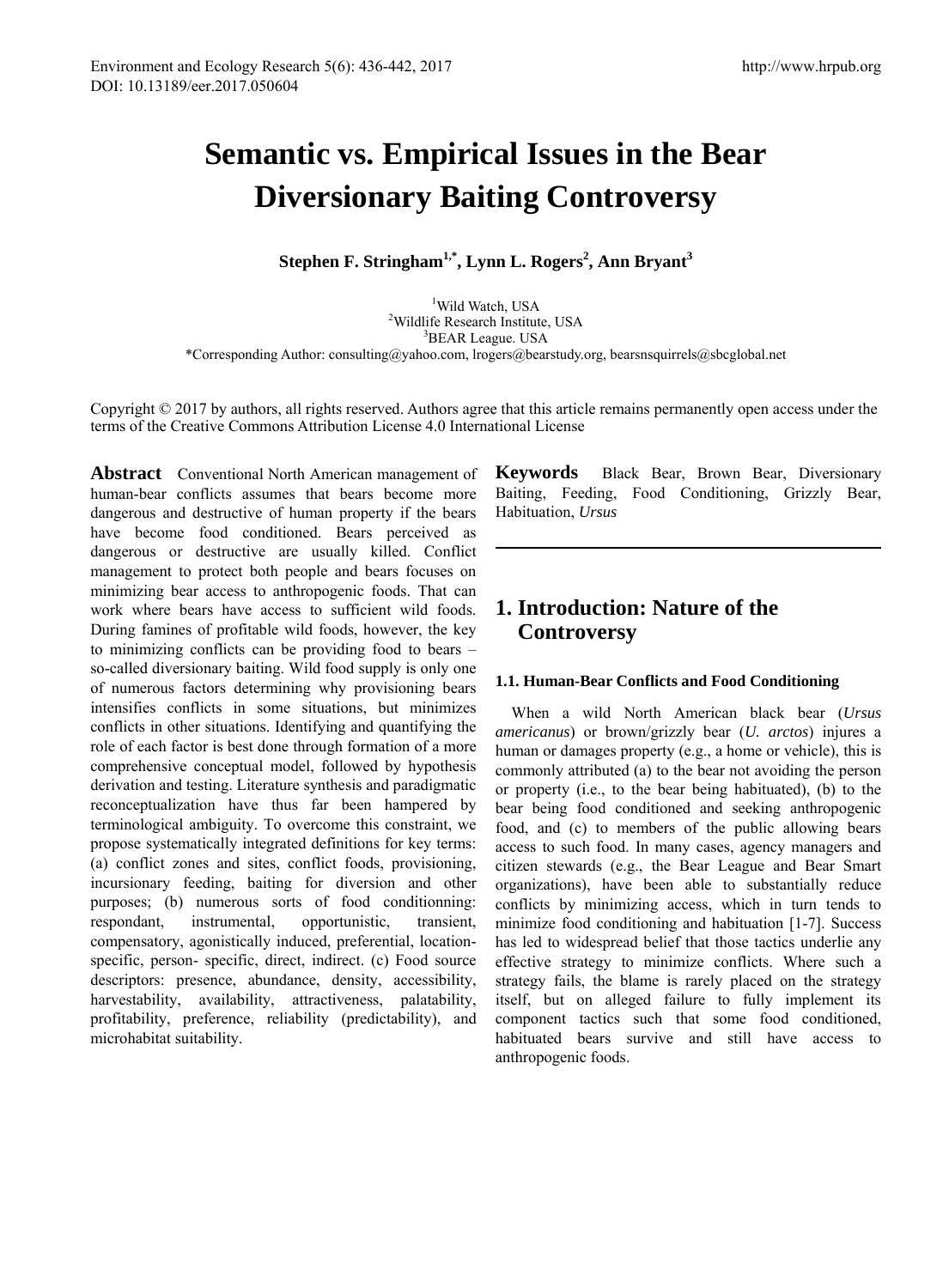#### **1.2. Human-Bear Conflicts and Natural Food Scarcity**

Less attention has been paid to the underlying causes of attraction to anthropogenic foods – e.g., hunger for better nutrition than bears are obtaining from wild forage. Conventional wildlife management assumes that: (a) the bears which eat anthropogenic foods are either too lazy to forage for wild staples, or they simply prefer anthropogenic foods which are more palatable and/or nutritious than wild foods. In either event, the problem can allegedly be solved by forcing bears to subsist on wild forage – which they usually can, although sometimes at the expense of lower fitness. (b) However, in cases where wild foods don't suffice, perhaps because of famine – as in northeastern Minnesota during 1985 [8] and around Lake Tahoe on the California/Nevada border during the summer of 2007 [6, 9], conventional wildlife management typically assumes that natural habitat carrying capacity has been exceeded – that it is too crowded with bears, so their density needs to be reduced through sport hunting. That assumption neglects cases where nutritional intake is not limited by the gross abundance of food (e.g., of salmon *Oncorhynchus* spp. or mast*)*, but by how profitably it can be obtained and digested – as explained by optimal foraging theory [10] – which may be unrelated to bear population density. If bears can't survive on wild foods, then people making it harder for bears to obtain anthropogenic food increases famine's impacts on the bears. In our experience, it can also force bears to circumvent human precautions, which might increase the severity of their damage to houses and other property or heighten risk of human injury.

# **1.3. Diversionary Baiting**

An alternate response to bear hunger is supplying wild bears with provisions at non-conflict sites. As conventional North American wildlife management lore would predict, some attempts at provisioning by the general public have actually exacerbated conflicts (Bryant unpubl. data). But done correctly according to protocols of diversionary baiting, provisioning has been successful in several experimental cases [6, 8-9, 11-17].

Cases have also been observed where conflict with black or brown bears was avoided or minimized although or because they regularly foraged on anthropogenic foods – e.g., (a) at several private homes in semi-rural areas of

northeastern Minnesota and in a remote area of Alaska; (b) at garbage dumps in Minnesota, Michigan, northern New York, and Alaska; and (c) on salmon offal discarded by anglers on streams in Alaska. Although these highly food conditioned, habituated bears at dumps and salmon streams mingled with thousands of humans, few people have been harmed, and there has been little property damage. Granted, conflicts do sometimes occur at dumps [18] and salmon streams. But in the cases referenced above, success was at least as high as has been reported for conventional anti-conflict strategies. Even during lesser shortages of profitable wild foods, diversionary food sources at the homes of bear watchers can sometimes minimize even minor damage (e.g., to bird feeders) and visits by bears to homes where they are unwelcome. This has been demonstrated annually since 1961 at 12 - 17 homes in one area of northeastern Minnesota [8,19].

## **1.4. Conflicts and Perceptions**

Conflict, like beauty, is partly in the eye of the beholder. The better that wildlife biologists and managers, as well as the general public, understand actual risks, and how risk level is affected by human actions and natural conditions, the less likely that the official and public views of bears will be distorted by seeing bears through either proverbial rose-colored glasses or blood-stained lenses.

#### **1.5. Denial and Biased Appraisal**

Claims that food conditioned, habituated bears are not necessarily troublesome or dangerous – but may instead be especially cooperative and safe under certain circumstances have provoked disparagement by disciples of conventional strategies, even to the point of acrimonious statements in scientific venues and litigation in state courts. Likewise, in the uncommon event that someone has been injured by a bear that scavenges edible discards at a dump or salmon stream, critics have rushed to label these cases as proving that food conditioned bears are especially dangerous – rather than more reasonably and objectively assessing whether the rate of injury is higher than with bears that don't obtain anthropogenic food in such circumstances. Although respectful skepticism is heuristic, vitriolic skepticism isn't.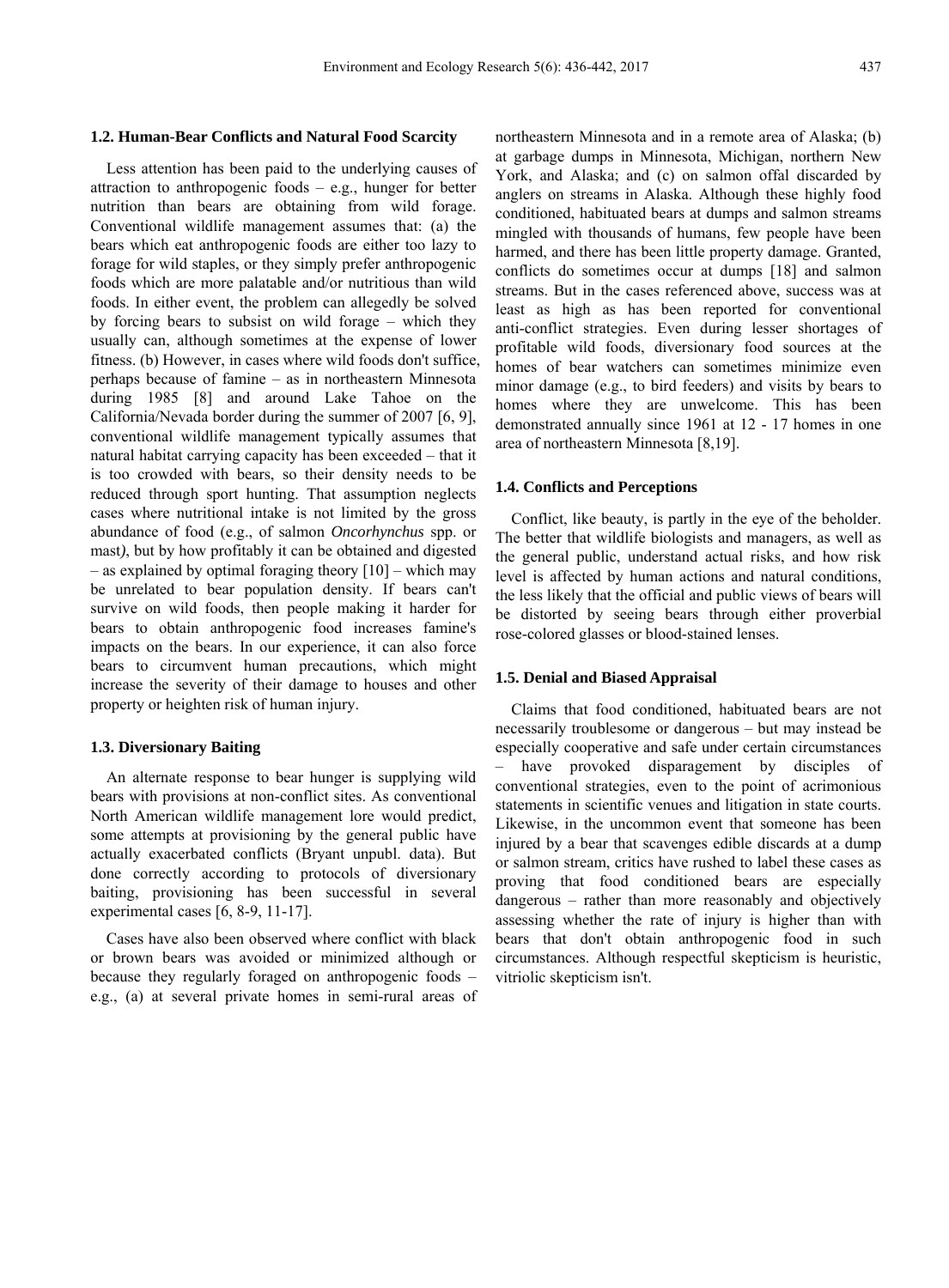#### **1.6. Objectivity and Resolving the Controversy**

Recognizing that food conditioning and habituation can intensify conflicts under some conditions, but alleviate conflicts under other conditions, requires a paradigm shift in thinking. It challenges researchers to (a) identify the additional variables which tip the outcome one way or the other, and to (b) integrate all of these factors into a more comprehensive conceptual model. For example, how is the outcome of bears obtaining anthropogenic food affected by how it is obtained, by the kinds of food obtained, or by the types of food conditioning and habituation? Then the model should be used to generate nuanced testable hypotheses. We also need common standards for judging the extent to which conflict has been intensified or alleviated by any given influence, and the cost-effectiveness of alternate management strategies.

# **1.7. Semantics**

This is feasible only if one makes finer distinctions concerning key variables (e.g. types of food conditioning) than has been done conventionally. Also, each key term should be more precisely defined in a way which is not only less ambiguous, but systematically integrated with the other terms so that they form a unified mutually-consistent conceptual network. Otherwise, ambiguity can jeopardize the logic of discussions; and differences in semantics can be mistaken for differences in empirical observations, or vice versa. The terms and definitions proposed below were developed during the course of studying the behavior and ecology of bears that opportunistically foraged on handouts, baits, garbage or salmon offal in close proximity to humans. Our empirical findings, literature review, and conceptual model will be presented in a separate paper due to this journal's length constraints. These issues of food conditioning and habituation are not, of course, limited to bears [20]. Other large-bodied, relatively intelligent species that frequently conflict with humans include other carnivores (e.g., coyotes and wolves *Canis latrans* and *C. lupus* [21]), ungulates (e.g., Rocky mountain goats *Oreamnos americanus* [21], African elephants, *Loxodonta africana* [22, 23]) and primates (e.g., baboons *Papio spp.* [24]). Accordingly, the definitions given below are usually phrased generically in terms of "wildlife" or "wild animals."

# **2. Terminology Related to Diversionary Baiting and Food Conditioning**

# **2.1. Conflict Site:**

Any site where the presence of a wild animal is likely to conflict with a human.

- Within anthropogenic habitat: e.g., yards, homes, other buildings, or farms.
- Within wildland habitat: Sites with wild plants or animals whose value to humans is decreased by bears damaging them or eating them. Or sites where human use conflicts with bear use, or vice versa.

### **2.2. Conflict Zone:**

A cluster of conflict sites, and the area encompassing them -- e.g., within a settlement, agricultural land, forest or river.

- Settlement: a campground, cluster of isolated buildings, town or city which might contain numerous sites with attractants (e.g., dumpsters and garbage cans).
- Agricultural land: e.g., garden, orchard, field, pasture, or fish hatchery.
- Forest: e.g., commercial conifers which are damaged by wildlife.
- River*:* e.g., where bears and anglers compete for migrating salmon (*Oncorhynchus* spp.).

## **2.3. Conflict Food**

Any food whose harvest or consumption by wildlife, under given circumstances, tends to conflict with humans. Conflicts can arise due to either the kind of food, how it is obtained, or the location where it is obtained or eaten.

- Bears eating conifer cambium or berries is a conflict if this damages commercially valuable timber or interferes with berry harvest by people.
- Bears eating donuts is a conflict at bakeries, but not at hunter bait sites.
- Bears catching salmon doesn't conflict with bear viewers but it might conflict with anglers.
- Bears stealing harvested fish cooling in a stream near an angler. A bear intimidating an angler into surrendering salmon is a higher order conflict.
- The carcass of a deer being field-dressed by a hunter.
- The carcass of a deer hanging to age in a garage.
- Incursionary food.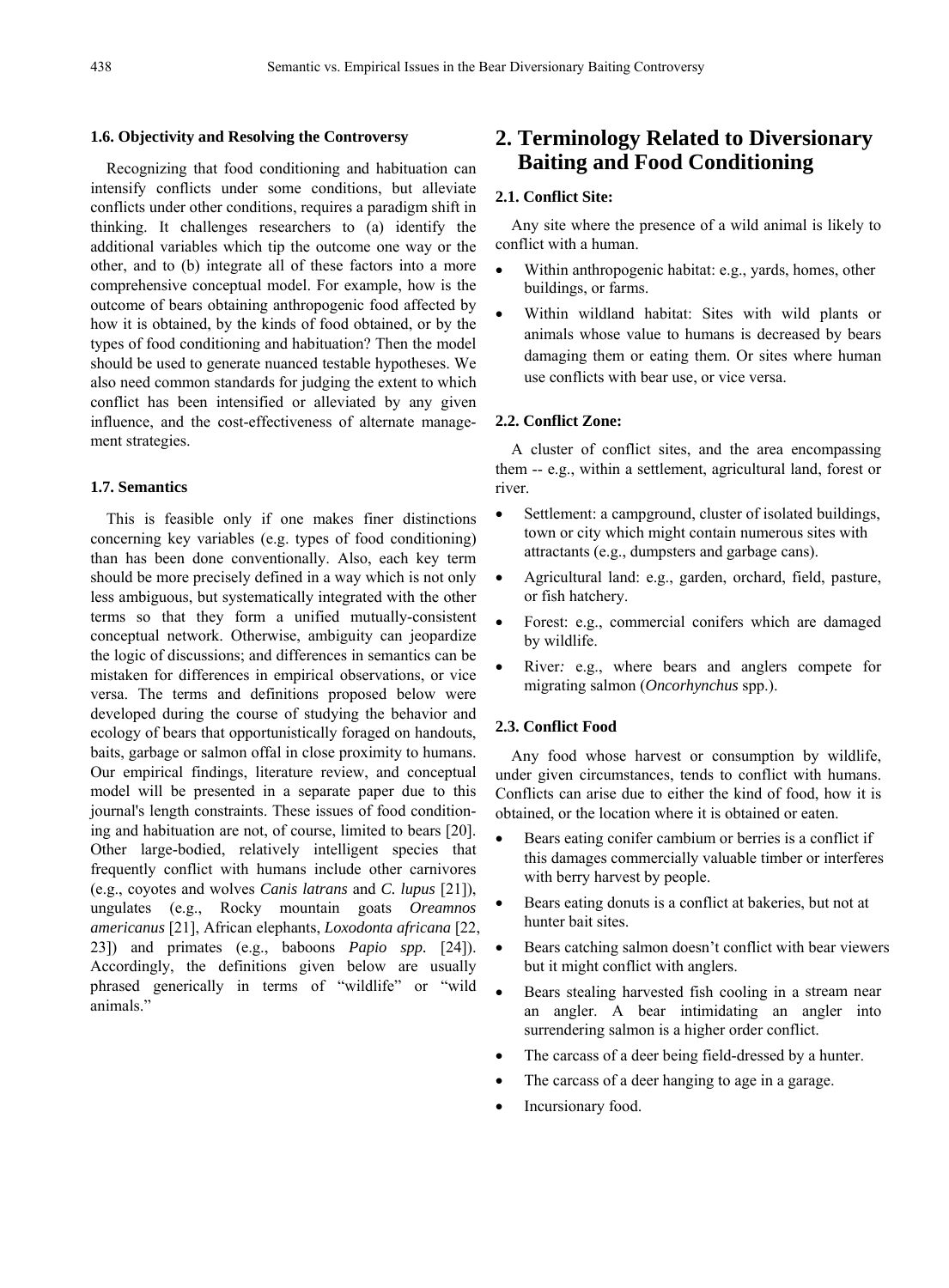#### **2.4. Incursionary Food (***IF***)** (one class of conflict food)

Any food which promotes incursion into a conflict zone or site. Once an animal is eating one kind of *IF*, this might increase likelihood that the animal will also begin eating other foods common in that or other conflict zones.

#### **2.5. Feeding**

Government agencies and conservation groups, including the BEAR League and Bear Smart, have invested considerable resources teaching the public not to feed bears. Rather than seeming to contradict ourselves by now claiming that feeding is sometimes the right thing to do, both agency wildlife managers and public wildlife stewards might reserve the word "feeding" for providing nourishment to bears in ways that exacerbate conflicts. To avoid confusion, we preface it with the term "incursionary."

#### **2.6. Incursionary Feeding**

Providing food to a wild animal in a location or situation that is likely to increase conflicts between that animal and a human. Incursionary feeding need not be intentional (e.g., as when someone's garbage is not stored in a wildlife-proof container). In typical cases, conflicts arise because the food promotes incursion by the focal wildlife into a conflict zone, thereby increasing likelihoods that a focal animal will (a) damage property (e.g., buildings, vehicles, domestic animals, stored food, agricultural crops, etc.), (b) encounter someone who is uncomfortable being near the animal, or (c) rarely injure someone. In American states and Canadian provinces with a regulation against "feeding" bears, this corresponds to "incursionary" feeding, but not necessarily to "baiting" as defined herein. Even in some states where incursionary feeding is not specifically prohibited, it has been deemed a form of illegal harassment [25]. The same distinction can be made for other wildlife.

#### **2.7. Provisioning**

Purposefully providing a wild animal with food to benefit the animal or humans.

#### **2.8. Supplemental Provisioning**

Provisioning to improve an animal's nutritional status.

#### **2.9. Baiting**

Using an attractant (e.g., food) to lure an animal to or from a specific location. If the primary goal is luring an animal out of a conflict location/ situation, where the animal ends up might be of little concern. Conversely, if the primary goal is luring the animal to a specific site, where it is lured from might not matter. However, in some cases both source and destination do matter.

## **2.10. Purposes for Baiting**

- Management baiting: Luring a wild animal to or from a specified site to achieve a management goal  $-$  e.g., capture or diversion away from a conflict zone.
- Harvest baiting: Luring a wild animal into a trap or within range of a weapon (e.g, bullet or arrow) so that it can be harvested*.*
- Research baiting: Luring a wild animal near observers or recording devices, or to habituate the animal to human presence, so it can be studied scientifically.
- Recreational baiting: Luring a wild animal to a site where it can be observed and perhaps photographed more readily or more enjoyably. This can foster habituation by the animal to humans.

#### **2.11. Diversionary Baiting**

Baiting wild animals to reduce likelihood of them conflicting with people. "Likelihood" encompasses probabilities of (a) occurrence, (b) frequency, and (c) intensity.

- Sympatric baiting: Providing the focal wildlife with non-conflict food (e.g., chow) at or near a conflict site within a conflict zone to reduce likelihood that the focal wildlife will forage on conflict foods near the conflict site (e.g., a neighborhood dumpster can inadvertently divert bears away from foraging at homes). Sympatric baiting need not change a focal animal's foraging locations; allopatric baiting attempts to do so.
- Allopatric baiting: Baiting at a non-conflict site to lure the focal wildlife away from a conflict zone. In the Tahoe Basin, placing bait sites  $\sim$ 1 km from a conflict zone seemed optimum [6,9]; in Northeastern Minnesota, 0.4 km worked well [8] with black bears.

Baiting can have diverse effects. For example, baits that attract focal wildlife for harvest might simultaneously lure them away from conflict zones, and provide surviving animals with more nutrition. Harvest baiting near a popular hiking trail might lure the focal wildlife closer not only to the hunter, but also to the trail, thereby increasing likelihood that unsuspecting hikers will accidentally encounter the focal wildlife.

#### **2.12. Food Conditioning**

Classical definitions: Herrero [1,2] defined food conditioning as wildlife learning to eat anthropogenic food, or as eating it repeatedly or habitually. The latter is sometimes mis-termed "food habituation." An alternate definition of food conditioning is "learning to associate anthropogenic food with people" [see 27] Those simplistic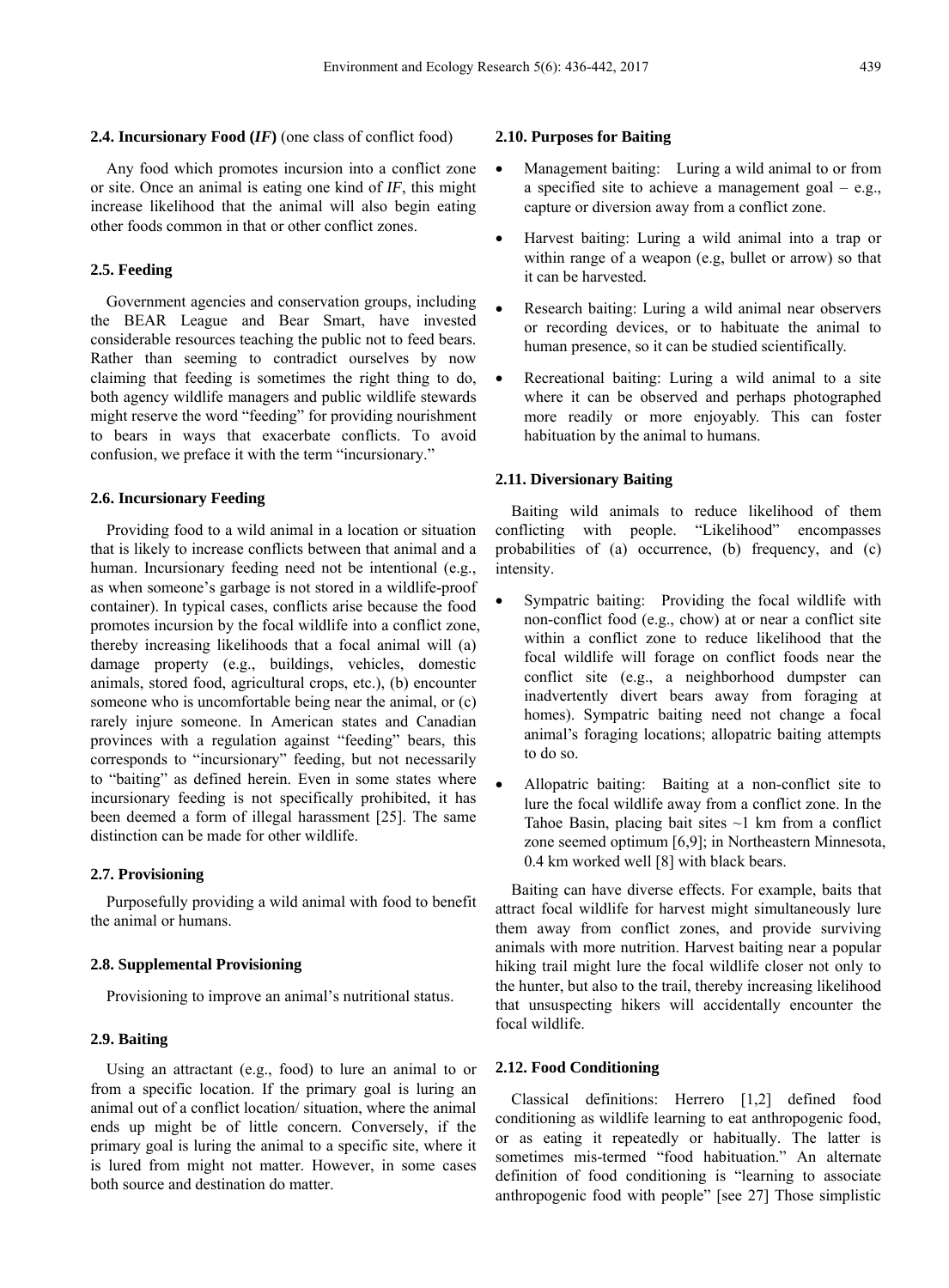notions might suffice for some management purposes. But a more detailed understanding is advisable for research on its causes, consequences, and means of control.

#### 2.12.2. Respondant vs. instrumental conditioning

The term "conditioning" originally referred to associative learning, of which the best known types are respondant and instrumental [26]. Respondant conditioning teaches animals cues that predict upcoming stimuli (e.g, teaching dogs to expect that food would be provided shortly after a bell sounded [see 27, 28]. Instrumental conditioning uses reward or punishment  $-$  i.e., feedback  $-$  to reinforce or extinguish selected behaviors [see 29]. In real world situations, both forms of conditioning often occur together.

- Respondant food conditioning: Learning to expect incursionary food (*IF*) to be available near humans (or their odors), human use areas, or property (buildings, vehicles, or any other kind of artifact) [see 27, 28]. Humans or artifacts serve as predictive cues to where the conflict foods can be obtained. Learning to expect natural foods (e.g., berries or salmon) near humans is not considered food conditioning unless these foods have already been harvested by humans (e.g., whole salmon or salmon fillets in an angler's cooler or salmon offal discarded on the riverbank when the fish were filleted).
- Instrumental food conditioning: Learning that conflict foods are palatable or can be harvested profitably. [see 29]

#### 2.12.3. Proximal vs. distal food conditioning

If bears seek anthropogenic food only in conflict zones, this is proximal food conditioning. If at locations remote from conflict zones, this is distal food conditioning.

#### 2.12.4. Situational food conditioning (FC)

One or more of these seven categories could apply in a given case.

- Opportunistic FC: Eating *IF* when it is found moreor-less by chance, and is consumed proportionately to its availability, relative to wild foods of comparable nutritional profitability.
- Transient FC: Seeking *IF* only briefly, e.g., while passing through a developed area while dispersing from the bear's natal range, or while migrating from one seasonal activity center to another.
- Compensatory FC: Seeking *IF* mainly to the extent that preferred wild foods cannot be harvested profitably.
- Agonistically induced FC: Seeking *IF* mainly when prevented by enemies from obtaining sufficient wild foods.
- Preferential FC: Preferring *IF* over wild food (this is a matter of degree). An animal is appropriately classified as preferentially food conditioned only if its

consumption of *IF* exceeds that food's availability relative to wild foods of comparable nutritional profitability within the animal's home range or territory.

- Location-specific FC: Seeking anthropogenic food only or mainly at a specific location.
- Person-specific FC: Seeking anthropogenic food only mainly from specific people.

# 2.12.5. Direct vs. indirect human link

Obtaining food from people directly (e.g., handouts) vs. indirectly (e.g., from a site where the food grew, was stored, or was discarded).

# **3. Terminology Related to the Supply of a Specified Type of Food (Fi)**

## **3.1. Presence**

Is  $F_i$  present locally during that year or season?

# **3.2. Abundance**

Gross amount of  $F_i$  in a specified region (e.g., wildlife management unit, national park, or state).

#### **3.3. Accessibility**

The fraction of  $F_i$  that the focal wildlife can access – a fraction that can be limited by physical barriers. For example, in some streams where salmon migrate toward spawning beds, they are accessible to bears mainly at sites where mobility of the salmon is constrained by shallow water, narrow channels, or swimming up a steep slope. So the fraction of a salmon school that is accessible to bears varies from one stream or section of stream to the next and according to fluctuations in water depth related to precipitation and melting of snow and ice.

#### **3.4. Availability**

Percent of the accessible  $F_i$  not lost to (a) interspecific competition with vertebrates, invertebrates (e.g., insects), and fungi; (b) anti-predator precautions; (c) weather; or (d) human interference.

# **3.5. Available Density**

Amount of  $F_i$  available to bears per 100 km<sup>2</sup>.

#### **3.6. Profitability**

Nutrient-energy gain per unit effort or time. From an observer's perspective, profitability might be estimated from Fi gain per unit effort or time. From an animal's perspective,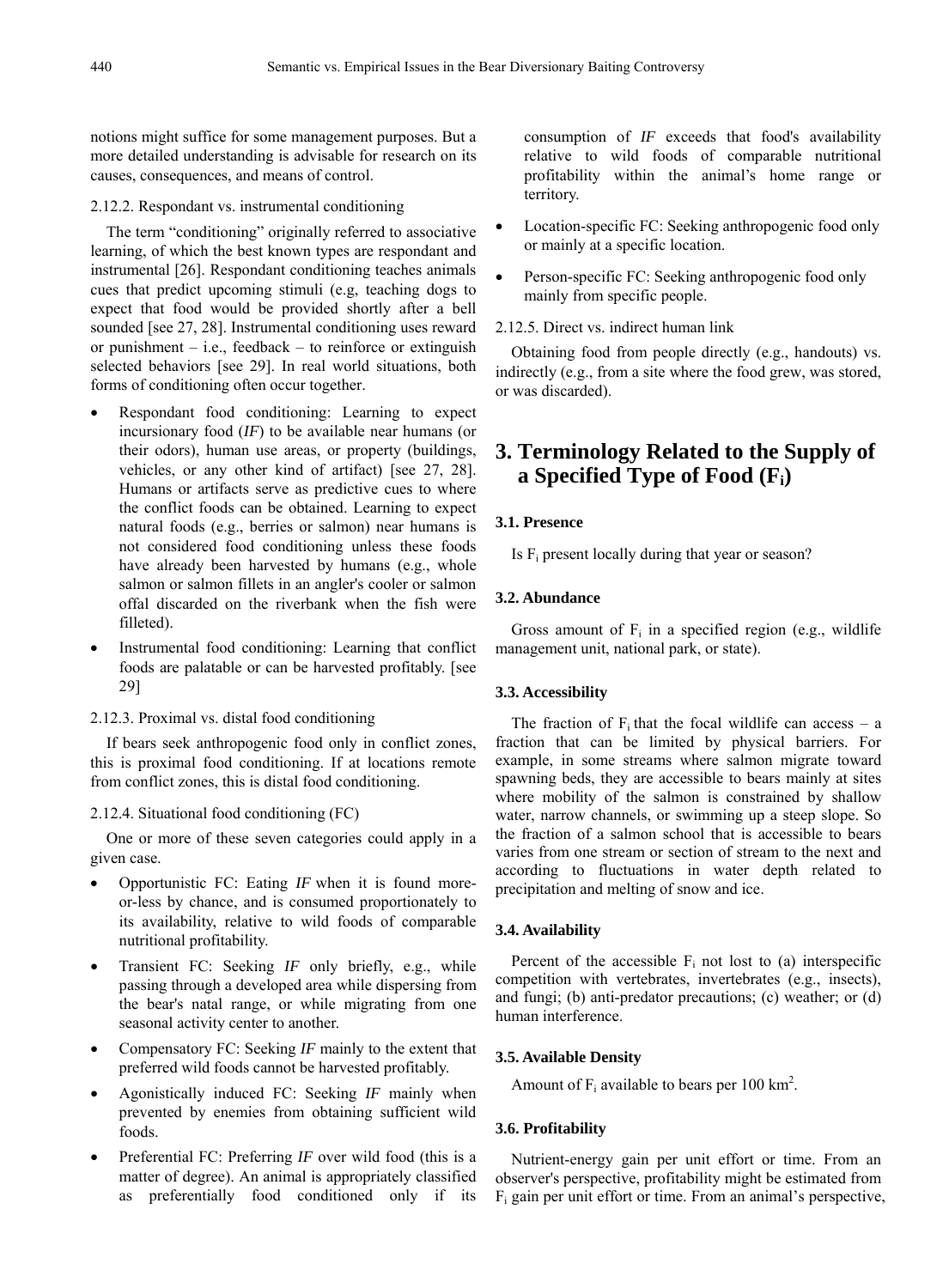this might be assessed by the amounts of effort and time required to achieve satiation; this is assumed to be a function of available density of  $F_i$ . Stringham [30] compared his rate of harvesting wild blue berries (*Vaccinium alaskensis*) with that of three orphaned wild black bear cubs that were habituated to him. As berry density per  $m<sup>2</sup>$  declined over a period of weeks, harvest rates declined until both he and the cubs shifted the focus of their foraging from blueberries to other foods. Thereafter, blueberries were just a snack encountered opportunistically.

#### **3.7. Harvestability**

- Population Level: The fraction of the available  $F_i$  that a focal population can profitably harvest despite constraints on its skill and its knowledge of when, where and how to harvest the food.
- Individual level: Fraction of the population-available Fi that a focal individual can profitably harvest despite (a) intraspecific competition (e.g., via territoriality or dominance rank), as well as constraints on (b) its personal skill and its knowledge of when, where and how to harvest the food, and (c) its physical limitations (e.g., due to size, injury, etc.)

#### **3.8. Reliability**

Probability that F<sub>i</sub> will be available to the focal population or individual. From the animal's perspective, this is the strength of its anticipation that the food will be available, for instance in certain areas and times (e.g., ripe berries in alpine tundra or salmon in a particular stream).

#### **3.9. Attractiveness**

The power with which  $F_i$  lures an animal to approach and sample it. This is assumed to be a function of the animal's anticipation that  $F_i$  will be available, its appetite for  $F_i$ perhaps based on having previously eaten Fi and of pre-consumptive cues (e.g., olfactory, visual or auditory) as to the identify, profitability and palatability of  $F_i$ .

#### **3.10. Palatability**

The power with which  $F_i$  motivates an animal to continue eating it once it has been sampled. Palatability is presumably correlated with the food's nutrient profitability relative to the animal's nutrient needs and to its hunger. Novelty can also be a factor.

## **3.11. Appeal**

The appeal of  $F_i$  is the resultant of its harvestability, reliability, attractiveness, and palatability

#### **3.12. Preference**

Which food is usually selected and eaten by an animal when it has a choice between two or more foods, assuming that all factors other than attractiveness and palatability, including microhabitat suitability, are equivalent among the foods.

#### **3.13. Microhabitat Characteristics**

This includes any other attractants associated with Fi, minus repulsion by any "repellants" associated with  $F_i$  $(appeal = attractants - repellants).$ 

#### **3.14. Microhabitat Suitability**

Suitable microhabitat tends to have sources of other foods, water, good escape cover, and perhaps shelter. It is also where the focal bear tends to feel safe, at least from wild enemies. By contrast, human settlements tend to be less suitable due in part to noxious odors, loud noises, belligerent dogs, and other repellants features. Suitability of settlements also includes the animal's risks of foraging there (e.g. of being shot or colliding with a motor vehicle).

## **3.15. Selection**

The selections of when and where an animal forages and of what it consumes are assumed to be functions of the food's harvestability and appeal, the animal's preferences, and suitability of its microhabitat.

# **REFERENCES**

- [1] S. Herrero. Bear Attacks: Their Causes And Avoidance. Lyons Press, Piscataway, New Jersey, USA. 1985.
- [2] S. Herrero, S. Fleck. Injury to people inflicted by black, grizzly or polar bears: Recent trends and new insights. Ursus 8:25-32. 1990.
- [3] S. Herrero, A. Higgins. Human injures inflicted by bears in British Columbia 1960–1997. Ursus 11:209–218. 1999.
- [4] S. Herrero, A. Higgins 2003. Human injuries inflicted by bears in Alberta 1960–1998. Ursus 14:44–54. 2003.
- [5] S. Herrero, A. Higgins, J.E. Cardoza, L.I. Hajduk, T.S. Smith. Fatal attacks by American black bear on people 1900-2009. J. Wildlife Management 75(3):596–603. 2011.
- [6] S. F. Stringham, A. Bryant. Distance-dependent effectiveness of diversionary bear bait sites. Human–Wildlife Interactions 9: 229–235. 2015. [\(http://berrymaninstitute.org/htm/human-wildlife-interactions](http://berrymaninstitute.org/htm/human-wildlife-interactions/fall-2015) [/fall-2015\)](http://berrymaninstitute.org/htm/human-wildlife-interactions/fall-2015)
- [7] A. Bryant. Unpublished data.
- [8] L. L. Rogers. Does diversionary baiting create nuisance bears